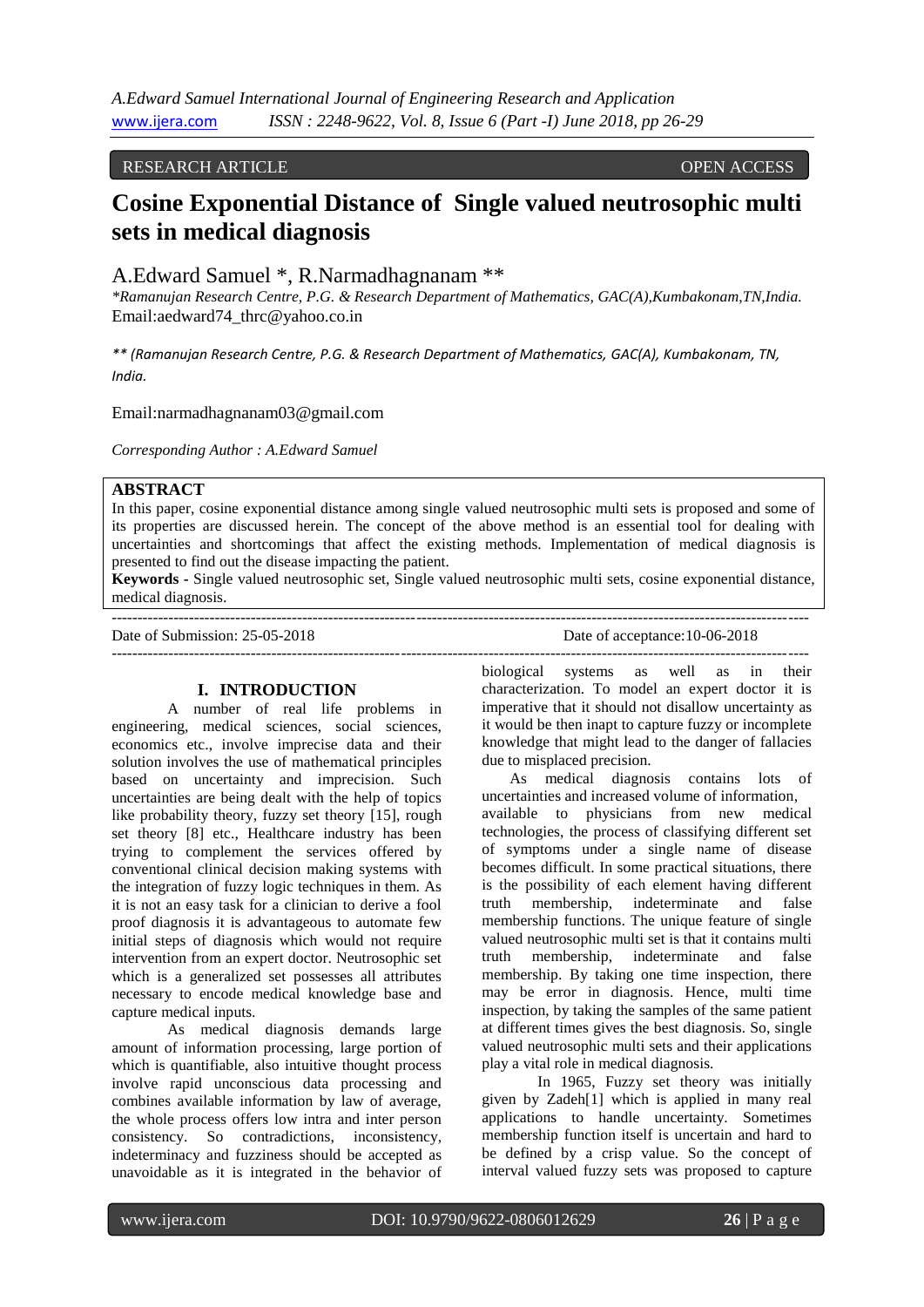the uncertainty of membership grade. In 1982, Pawlak [2] introduced the concept of rough set, as a formal tool for modeling and processing incomplete information in information systems. In 1986, Atanassov [3] introduced the intuitionistic fuzzy sets which consider both truth-membership and falsitymembership. Later on, intuitionistic fuzzy sets were extended to the interval valued intuitionistic fuzzy sets. Intuitionistic fuzzy sets and interval valued intuitionistic fuzzy sets can only handle incomplete information not the indeterminate information and inconsistent information which exists commonly in belief systems. Neutrosophic set (generalization of fuzzy sets, intuitionistic fuzzy sets and so on) defined by Florentin Smarandache [4] has capability to deal with uncertainty, imprecise, incomplete and inconsistent information which exists in real world from philosophical point of view. Wang et al[5] proposed the single valued neutrosophic set. Pinaki Majumdar and S.K. Samanta [6] proposed the similarity and entropy of neutrosophic sets. Jun Ye and Jing Fu [7] proposed the tangent similarity measure of single valued neutrosophic sets. Jun Ye [8] proposed the cotangent similarity measure of single valued neutrosophic sets. Shan Ye and Jun Ye [9] introduced the concept of single valued neutrosophic multi sets.

In this paper, by using the notion of single valued neutrosophic multi set, it was provided an exemplary for medical diagnosis. In order to make this a new method was executed.

Rest of the article was structured as follows. In Section 2, the basic definitions were briefly presented. Section 3 deals with proposed definitions and some of its properties. Sections 4, 5 & 6 contain methodology, algorithm and case study related to medical diagnosis respectively. Conclusion was given in Section 7.

## **II. PRELIMINARIES**

2.1 Definition [5]

Let  $X$  be a space of points (objects) with a generic element in  $X$  denoted by  $x$ . A single valued neutrosophic set  $A$  in  $X$  is characterized by truth membership function  $T_A$ , indeterminacy function *A I* and falsity membership function *FA* .For each point  $x$  in  $X$ ,

 $T_A(x)$ ,  $I_A(x)$ ,  $F_A(x) \in [0,1]$  When *X* is continuous, a SVNS *A* can be written as

$$
A = \int_{x} \langle T(x), I(x), F(x) \rangle / x, x \in X \text{ When } X \text{ is discrete, a}
$$
  
SVNS  
*A* can be written as

$$
A = \sum_{i=1}^{n} \langle T(x_i), I(x_i), F(x_i) \rangle / x_i, x_i \in X
$$
  
2.2 Definition [9]

Let  $X$  be a nonempty set with generic elements in  $X$  denoted by  $x$ . A single valued neutrosophic multi sets(SVNM) *A* drawn from *X* is characterized by the three functions: count truthmembership of  $CT_A$ , count indeterminacymembership of  $CI_A$  and count falsity-membership of *CF<sup>A</sup>* such that

 $CT_A(x): X \to R$ ,  $CI_A(x): X \to R$ ,

 $CF_A(x): X \to R$  for  $x \in X$ , where R is the set of all real number multi sets in the real unit interval [0,1]. Then a SVNM A is denoted by

$$
A = \begin{Bmatrix} \left\langle x, (T_A^1(x), (T_A^2(x), \ldots, T_A^q(x)), (T_A^1(x), (T_A^2(x), \ldots, T_A^q(x))), \\ F_A^1(x), (F_A^2(x), \ldots, F_A^q(x)) \\ x \in X \end{Bmatrix} \right\rangle
$$

where the truth-membership sequence  $((T_A^1(x), (T_A^2(x), T_A^q(x)))$ the indeterminacymembership sequence  $((I_A^1(x), (I_A^2(x), \ldots, I_A^q(x)))$  and the falsity-membership sequence  $((F_A^1(x), (F_A^2(x), \dots, F_A^q(x)))$ may be in decreasing or increasing order, and the sum of  $T_A^i(x)$ ,  $T_A^i(x)$ ,  $F_A^i(x) \in [0,1]$  satisfies the condition  $0 \leq \sup T_A^i(x) + \sup T_A^i(x) + \sup F_A^i(x) \leq 3$  for  $x \in X$  and  $i = 1, 2, ..., q$ .

For convenience, a SVNM can be denoted by the simplified form:

$$
A = \left\langle x, T_A^i(x), I_A^i(x), F_A^i(x) \right\rangle | x \in X, i = 1, 2, \dots, q \left| \right\rangle
$$

# **III. PROPOSED DEFINITION**

3.1 Definition Let *A*  $\left\{ (x_i, T_A^i(x_i), I_A^i(x_j), F_A^i(x_j)) \right\} | x_j \in X, i = 1, 2, ..., q \right\}$ and *B*

$$
\left\langle \langle x_j, T_s^i(x_j), I_s^i(x_j), F_s^i(x_j) \rangle \mid x_j \in X, i = 1, 2, \dots, q \right\rangle
$$
  
be any two SVMs in  $X = \{x_1, x_2, \dots, x_n\}.$ 

Then the cosine exponential distance is defined as

$$
CED_{\text{SVAMS}}(A, B) = \frac{1}{3n-1}
$$
  

$$
\sum_{i=1}^{q} \left[ \sum_{j=1}^{n} \cos \ e^{-\left[ \left| T_A^j(x_j) - T_B^j(x_j) \right| + \left| I_A^j(x_j) - I_B^j(x_j) \right| + \left| F_A^j(x_j) - F_B^j(x_j) \right| \right]} \right]^{(1)}
$$

Proposition 1

(i) 
$$
CED_{SVMMS}(A, B) > 0
$$
  
\n(ii)  $CED_{SVMMS}(A, B) = CED_{SVMMS}(B, A)$   
\nIf  $A \subseteq B \subseteq C$  then  
\n $CED_{SVMMS}(A, C) \geq CED_{SVMMS}(A, B) \&$   
\n $CED_{SVMMS}(A, C) \geq CED_{SVMMS}(B, C)$   
\nProof

(i) The proof is straightforward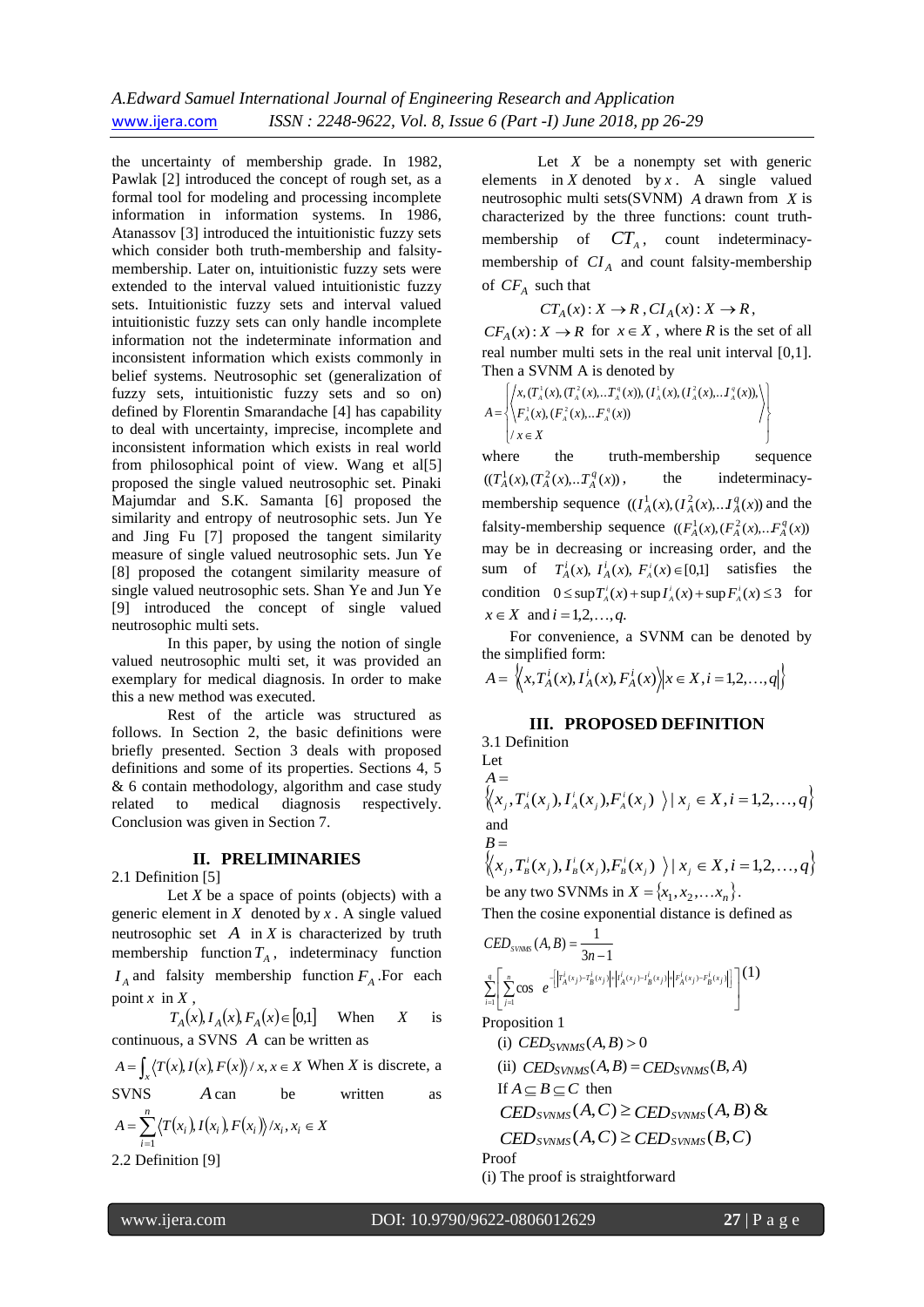#### (ii) We know that,

 $T_A^i(x_j) - T_B^i(x_j) = T_B^i(x_j) - T_A^i(x_j)$  $I^i_A(x_j) - I^i_B(x_j) = |I^i_B(x_j) - I^i_A(x_j)|$  $f^i_A(x_j) - F^i_B(x_j) = |F^i_B(x_j) - F^i_A(x_j)|$  $\therefore$  *CED* synMs<sup>(A, B)</sup> = *CED* synMs<sup>(B, A)</sup> (iii)We know that,  $T_A^i(x_j) \leq T_B^i(x_j) \leq T_C^i(x_j)$  $I_A^i(x_j) \geq I_B^i(x_j) \geq I_C^i(x_j)$  $F_A^i(x_j) \geq F_B^i(x_j) \geq F_C^i(x_j)$  $(\because A \subseteq B \subseteq C)$ Hence,  $\left| T_A^i(x_j) - T_B^i(x_j) \right| \leq \left| T_A^i(x_j) - T_C^i(x_j) \right|$  $(x_j) - T_c'(x_j) \leq |T_A'(x_j) - T_c'(x_j)|$ *i*  $j$   $\prime$   $\alpha$ *i j A i*  $j$   $\prime$   $\alpha$  $\left| T^i_{\mathcal{B}}(x_j) - T^i_{\mathcal{C}}(x_j) \right| \leq \left| T^i_{\mathcal{A}}(x_j) - T^i_{\mathcal{C}}(x) \right|$  $|I^i_A(x_j) - I^i_B(x_j)| \le |I^i_A(x_j) - I^i_C(x_j)|$ 

$$
\left| I^i_{\scriptscriptstyle B}(x_j) - I^i_{\scriptscriptstyle C}(x_j) \right| \leq \left| I^i_{\scriptscriptstyle A}(x_j) - I^i_{\scriptscriptstyle C}(x_j) \right|
$$
\n
$$
\left| F^i_{\scriptscriptstyle A}(x_j) - F^i_{\scriptscriptstyle B}(x_j) \right| \leq \left| F^i_{\scriptscriptstyle A}(x_j) - F^i_{\scriptscriptstyle C}(x_j) \right|
$$
\n
$$
\left| F^i_{\scriptscriptstyle B}(x_j) - F^i_{\scriptscriptstyle C}(x_j) \right| \leq \left| F^i_{\scriptscriptstyle A}(x_j) - F^i_{\scriptscriptstyle C}(x_j) \right|
$$

Here, our cosine exponential distance is an increasing function

 $\therefore$  *CED SVNMS*  $(A, C) \geq$  *CED SVNMS*  $(A, B)$  &  $\text{CED}_{\text{SVNMS}}(A, C) \geq \text{CED}_{\text{SVNMS}}(B, C)$ 

#### **IV. METHODOLOGY**

In this section, we present an application of single valued neutrosophic multi set in medical diagnosis. In a given pathology, suppose S is a set of symptoms,  $D$  is a set of diseases and  $P$  is a set of patients and let *Q* be a single valued neutrosophic multi relation from the set of patients to the symptoms. i.e.,  $Q(P \rightarrow S)$  and R be a single valued neutrosophic relation from the set of

symptoms to the diseases i.e.,  $R(S \rightarrow D)$  and then the methodology involves three main jobs:

- 1. Determination of symptoms
- 2. Formulation of medical knowledge based on single valued neutrosophic multi sets & single valued neutrosophic sets
- 3. Determination of diagnosis on the basis of new computation technique of single valued neutrosophic multi sets

#### **V. ALGORITHM**

- Step 1: The Symptoms of the patients are given to obtain the patient-symptom relation *Q* and are noted in Table 1
- Step 2: The medical knowledge relating the symptoms with the set of diseases under consideration are given to obtain the symptom-disease relation *R* and are noted in Table 2.
- Step3: The computation T of the relation of patients and diseases is found using (1) and are noted in Table 3.
- Step 4: Finally, minimum value from Table 3 of each row were selected to find the possibility of the patient affected with the respective disease and then it was concluded that the patient  $P_k$  ( $k = 1,2,3 \& 4$ ) was suffering from the disease  $D_r$  ( $r = 1,2,3 \& 4$ ).
- **VI. CASE STUDY [9]**

Let there be four patients  $P = \{P_1, P_2, P_3, P_4\}$ and the set of symptoms  $S = \{T$ emperature, Cough, Throat pain, Headache, Body pain }.The Single valued neutrosophic multi relation  $Q(P \rightarrow S)$  is given as in Table 1.Let the set of diseases  $D = \{V \text{iral } \text{fever,}$  Tuberculosis, Typhoid, Throat disease}.The Single valued neutrosophic relation  $R(S \rightarrow D)$  is given as in Table 2.

| $\varrho$      | Temperature     | Cough           | Throat pain     | Headache        | Body pain       |
|----------------|-----------------|-----------------|-----------------|-----------------|-----------------|
| $P_1$          | (0.8, 0.6, 0.5) | (0.5, 0.4, 0.3) | (0.2, 0.1, 0.0) | (0.7, 0.6, 0.5) | (0.4, 0.3, 0.2) |
|                | (0.3, 0.2, 0.1) | (0.4, 0.4, 0.3) | (0.3, 0.2, 0.2) | (0.3, 0.2, 0.1) | (0.6, 0.5, 0.5) |
|                | (0.4, 0.2, 0.1) | (0.6, 0.3, 0.4) | (0.8, 0.7, 0.7) | (0.4, 0.3, 0.2) | (0.6, 0.4, 0.4) |
|                | (0.5, 0.4, 0.3) | (0.9, 0.8, 0.7) | (0.6, 0.5, 0.4) | (0.6, 0.4, 0.3) | (0.8, 0.7, 0.5) |
| P <sub>2</sub> | (0.3, 0.3, 0.2) | (0.2, 0.1, 0.1) | (0.3, 0.2, 0.2) | (0.4, 0.1, 0.1) | (0.4, 0.3, 0.1) |
|                | (0.5, 0.4, 0.4) | (0.2, 0.1, 0.0) | (0.4, 0.3, 0.3) | (0.7, 0.7, 0.3) | (0.7, 0.2, 0.1) |
|                | (0.2, 0.1, 0.1) | (0.3, 0.2, 0.2) | (0.8, 0.8, 0.7) | (0.3, 0.2, 0.2) | (0.4, 0.4, 0.3) |
| $P_3$          | (0.3, 0.2, 0.2) | (0.4, 0.2, 0.2) | (0.2, 0.2, 0.2) | (0.3, 0.3, 0.3) | (0.4, 0.3, 0.2) |
|                | (0.8, 0.7, 0.6) | (0.7, 0.6, 0.5) | (0.1, 0.1, 0.0) | (0.7, 0.6, 0.6) | (0.7, 0.7, 0.5) |
| $P_4$          | (0.5, 0.5, 0.4) | (0.4, 0.3, 0.1) | (0.7, 0.1, 0.0) | (0.6, 0.5, 0.3) | (0.5, 0.1, 0.1) |
|                | (0.3, 0.2, 0.2) | (0.8, 0.3, 0.1) | (0.7, 0.2, 0.3) | (0.6, 0.2, 0.1) | (0.3, 0.3, 0.2) |
|                | (0.4, 0.4, 0.3) | (0.7, 0.5, 0.3) | (0.7, 0.7, 0.6) | (0.6, 0.4, 0.3) | (0.6, 0.5, 0.4) |